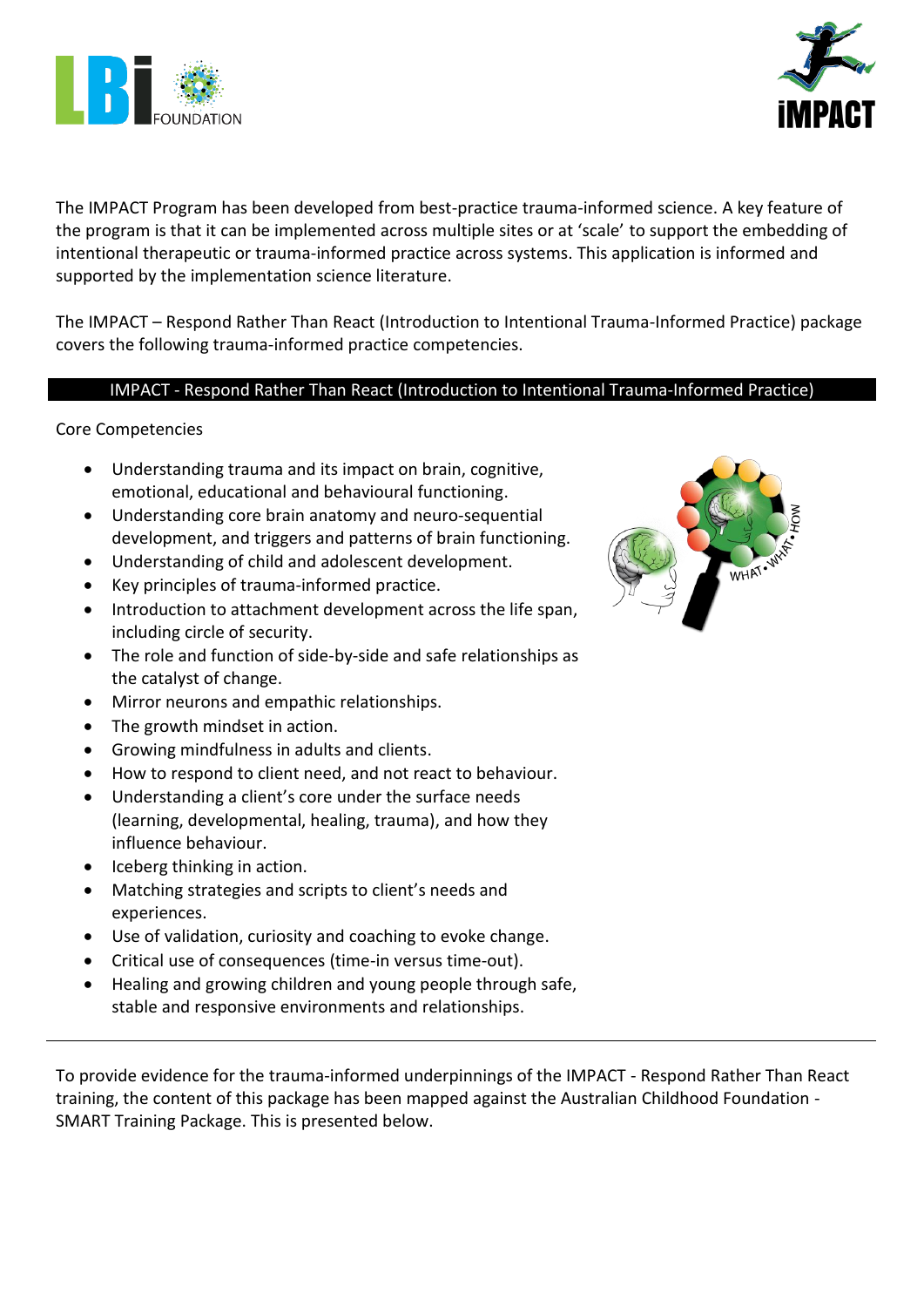## **POSITIONING STATEMENT SMART Training and RRTR IMPACT Training**

## **Summary of SMART Training Package**

The SMART (Strategies for Managing Abuse Related Trauma) Training Package is a widely known trauma-informed training program developed by the Australian Childhood Foundation. The program seeks to enhance the capacity of school and early childhood personnel to effectively respond to the needs of children and young people who have experienced abuse and trauma. The program's content is grounded upon an eight point framework (denoted by the acronym PRACTICE) of intervention which can be tailored to the local context. Each component of the PRATICE acronym is summarised below, with its conceptual relationship to the IMPACT – Respond Rather Than React (Introduction to Intentional Trauma-Informed Practice) Course.

| Core SMART Concept <sup>1</sup>                                                                                                                                                                                                                                                                                                                                                                                                                                                                                                                                                                                                                           | <b>IMPACT</b> (Introduction to Intentional Trauma-Informed Practice)                                                                                                                                                                                                                                                                                                                                                                                                                                                                                                                                                                                                                                                                                                                                                                                                                                                 |
|-----------------------------------------------------------------------------------------------------------------------------------------------------------------------------------------------------------------------------------------------------------------------------------------------------------------------------------------------------------------------------------------------------------------------------------------------------------------------------------------------------------------------------------------------------------------------------------------------------------------------------------------------------------|----------------------------------------------------------------------------------------------------------------------------------------------------------------------------------------------------------------------------------------------------------------------------------------------------------------------------------------------------------------------------------------------------------------------------------------------------------------------------------------------------------------------------------------------------------------------------------------------------------------------------------------------------------------------------------------------------------------------------------------------------------------------------------------------------------------------------------------------------------------------------------------------------------------------|
| <b>Predictable</b> – Young people with histories of trauma<br>experience change to routines and their environment as a<br>potential threat. The familiar is safer for traumatised<br>children than the unfamiliar. Key strategies to enhance<br>predictability focus on the environment, routine,<br>preparing for future actions, supporting and being<br>sensitive to transition, and adult explanation of future<br>events.                                                                                                                                                                                                                            | The RRTR Training is designed to increase the knowledge and skills of<br>supporting adults to conduct "under the surface thinking", thereby<br>increasing the adult's capacity to hold moment-to-moment awareness of<br>the young person's internal state or experiences (e.g., threat). By holding<br>onto this awareness, the supporting adult is in a better position to bring<br>changes to self or environment and foster predictability and routine. The<br>construct of predictability is embedded within the safe base concept of<br>the RRTR Activation Cycle. That is, safe and connected relationships are<br>supported through routine, predictability and trust.                                                                                                                                                                                                                                        |
| <b>Responsive</b> – Young people with histories of trauma often<br>find it difficult to remember and apply rules and<br>consequences. The challenging behaviour demonstrated<br>by some children can evoke reactions in others which<br>further escalate their stress and disconnection. Being<br>responsive relies on understanding the meaning and<br>purpose of the behaviour. Key responsive strategies adults<br>seeking to understand the purpose of behaviour,<br>managing behaviour in a calm and grounded manner,<br>positively reinforce rules and boundaries, seeking to<br>maintain a connection within the child through difficult<br>times. | The RRTR Training brings a content focus to supporting adults developing<br>the skills and knowledge to "respond" to the needs of young people, as<br>opposed to react to their behaviours. Responding to needs is<br>operationalised as the supporting adult understanding the young person's<br>experiences within the moment, and then bringing an intent to grow the<br>child through intentional communication and strategies. A core focus of<br>the training material is the communication or activating process of<br>"validation", which is a process of unconditionally acknowledging a young<br>person's experiences and needs. The training also teaches supporting<br>adults how to "ground" themselves when under stress, and maintain a<br>connection with a young person even when boundaries are implemented<br>(linked to safe base concept).                                                      |
| Attunement - Young people with histories of trauma are<br>not attuned to the way they feel because of lower levels<br>of body awareness (disconnected from body), restricted<br>vocabulary of feeling words, they actions driven by<br>emotions as opposed to higher thinking, and they displace<br>historical trauma responses onto current actions.<br>Traumatised children need help to tune into the way they<br>are feeling, linking perceptions and experiences to their<br>feelings. Key attuned strategies include increasing body<br>and emotional awareness, and supporting connection of<br>triggers, feelings, actions and impact.            | The training teaches participants the core skills of mindfulness and the<br>skills of critical thinking ('What-What-How'). These are foundational skills<br>for young people to link and integrate their body, emotions and cognitive<br>processes, and develop new ways of responding to the world. The RRTR<br>Training systematically trains and supports adults to consider the<br>needs/resources (e.g., mindsets) that drive behaviour, and the individual<br>building blocks of self-regulation. This includes a content focus to young<br>people's level of awareness (e.g., body and emotional awareness), social<br>and emotional developmental skill capacity, and awareness of triggers<br>and responses. The "what's happening" question of the What-What-How<br>framework, supported by the skill of mindfulness, is designed to support<br>young people connect body, feelings, responses and impact. |
| <b>Connecting</b> - Young people with histories of trauma often<br>feel disconnected from their feelings, their memories and<br>their own sense of identity. For change to occur, children<br>need repeated exposure to people who will understand<br>and acknowledge the legitimacy of their feelings and<br>experiences. Key connecting strategies include validation,<br>reflective dialogue, consistent relationships and<br>supporting young people to verbalise their internal world.                                                                                                                                                               | The RRTR Training systematically trains adults to consider and hold onto<br>the experiences of young people. It teaches the communication and<br>activating processes of validation and curiosity. When this<br>communication is framed to the What-What-How framework, supported<br>by the skill of mindfulness, young people are supported to develop<br>increased awareness and skill capacity to connect with feelings, verbalise<br>their internal world and formulate a coherent identity. The "what's<br>important" question embedded within the content brings a content focus<br>to values, cognitive processes and identity development.                                                                                                                                                                                                                                                                   |

<sup>1</sup> Australian Childhood Foundation (2006). Discussion Paper 1: Responding to children who have experienced abuse related trauma –Ideas for school based treatment. Available at: http://www.childhood.org.au/for-professionals/~/media/A2D4D1F163B64292AA87F4ADC027BCB5